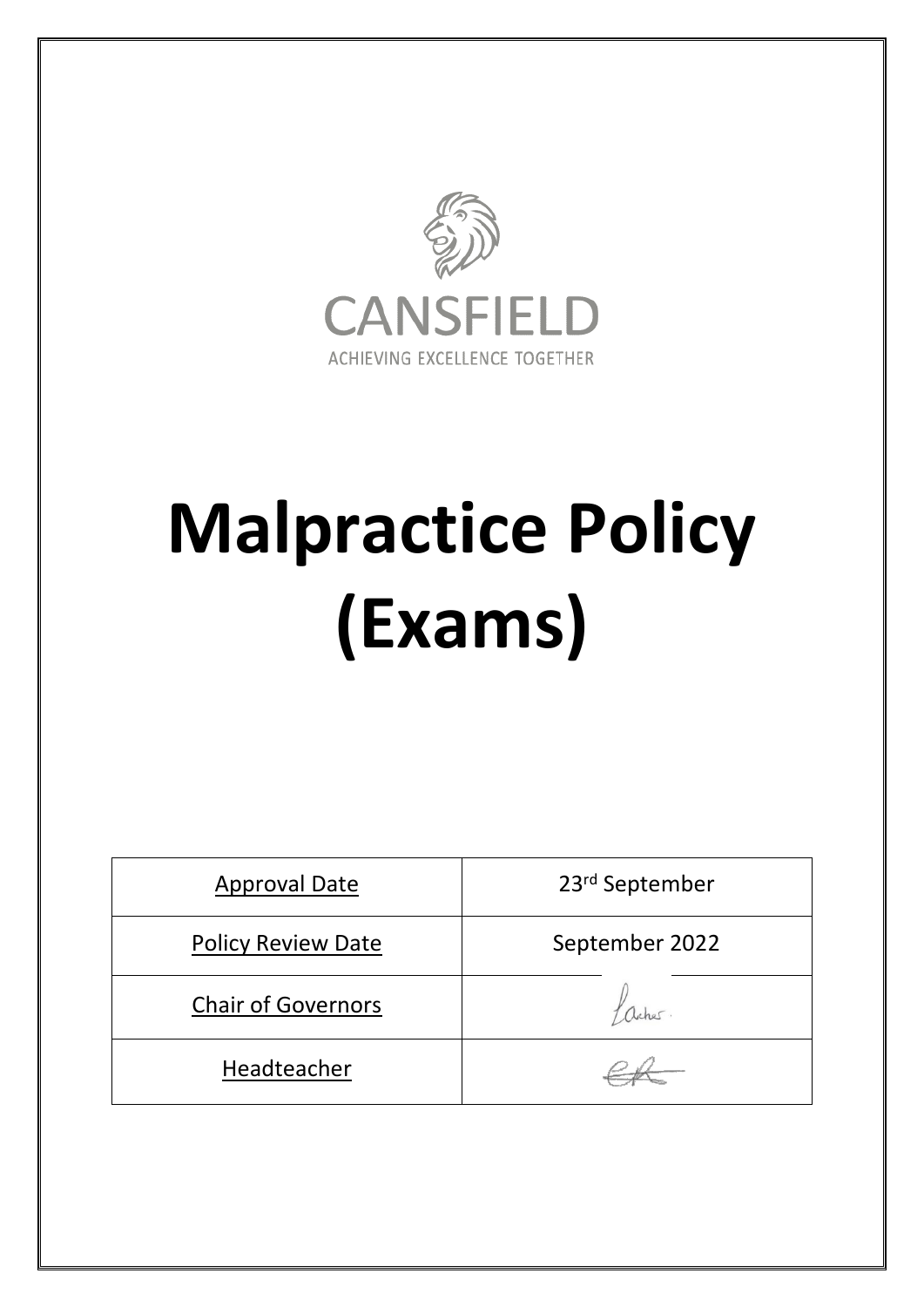#### **1. Key Staff Involved**

| Role           | Name(s)              |
|----------------|----------------------|
| Head of Centre | Dr G Baker           |
| Exams Manager  | <b>Miss L Archer</b> |
| SLT member(s)  | <b>Mr C Lomas</b>    |

### **2. Introduction**

- 'Malpractice', means any act, default or practice which is a breach of the Regulations or which:
	- o gives rise to prejudice to candidates; and/or
	- o compromises public confidence in qualifications; and/or
	- o compromises, attempts to compromise or may compromise the process of assessment, the integrity of any qualification or the validity of a result or certificate; and/or
	- o damages the authority, reputation or credibility of any awarding body or centre or any officer, employee or agent of any awarding body or centre (SMPP Definitions)
- Malpractice includes maladministration and instances of non-compliance with the regulations, and includes activity such as failure to adhere to the regulations regarding the conduct of controlled assessments, coursework, examinations and non-examination assessments, or failures of compliance with JCQ regulations in the conduct of examinations/assessments and/or the handling of examination question papers, candidate scripts, mark sheets, cumulative assessment records, results and certificate claim forms. This list is not exhaustive. (SMPP Definitions)

#### **3. Purpose of the Policy**

The purpose of this policy is to confirm how Cansfield High School manages malpractice under normal delivery arrangements in accordance with the regulations.

#### **4. General Principles**

#### **4.1 In accordance with the regulations Cansfield High School will:**

- Take all reasonable steps to prevent the occurrence of any malpractice (which includes maladministration) before, during and after examinations have taken place (GR 5.11)
- Inform the awarding body immediately of any alleged, suspected or actual incidents of malpractice or maladministration, involving a candidate or a member of staff, by completing the appropriate documentation (GR 5.11)
- As required by an awarding body, gather evidence of any instances of alleged or suspected malpractice (which includes maladministration) in accordance with the JCQ publication **Suspected malpractice - Policies and procedures** and provide such information and advice as the awarding body may reasonably require (GR 5.11)

#### **4.2 Candidate Malpractice**

 'Candidate malpractice' means malpractice by a candidate in connection with any examination or assessment, including the preparation and authentication of any controlled assessments, coursework or non-examination assessments, the presentation of any practical work, the compilation of portfolios of assessment evidence and the writing of any examination paper (SMPP Definitions)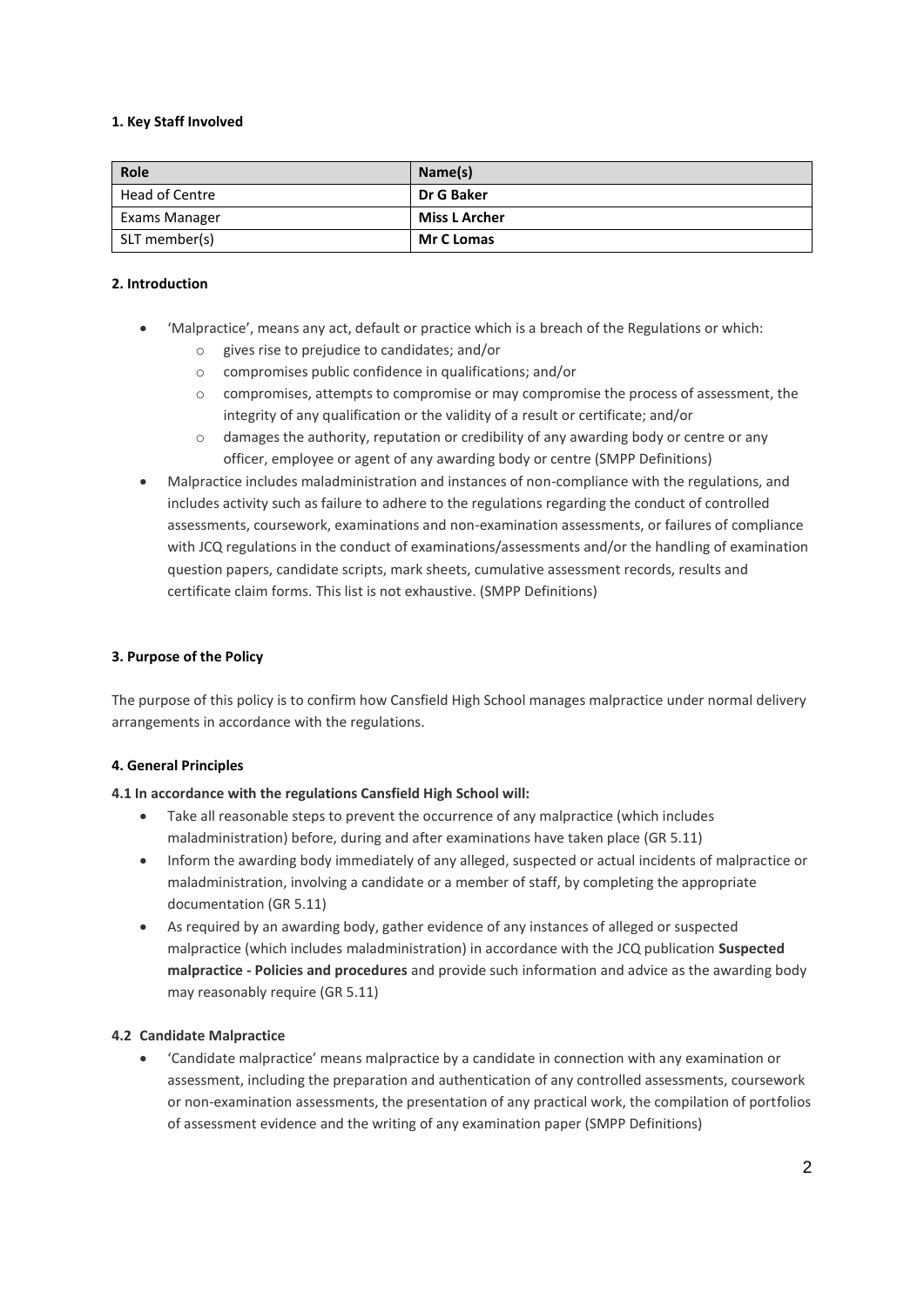# **4.3 Centre Staff Malpractice**

- 'Centre staff malpractice' means malpractice committed by: a member of staff, contractor (whether employed under a contract of employment or a contract for services) or a volunteer at a centre; or
- an individual appointed in another capacity by a centre such as an invigilator, a Communication Professional, a Language Modifier, a practical assistant, a prompter, a reader or a scribe (SMPP Definitions)

# **5. Reporting and Investigating Malpractice**

- Where suspected malpractice is identified by the centre, the head of centre will ensure the individual responsibilities are undertaken in accordance with the requirements (SMPP 2.5)
- Where suspected malpractice is identified by the centre, the head of centre will submit full details of the case immediately to the relevant awarding body (SMPP 4.2)
- Form JCQ/M1 (Suspected candidate malpractice) or Form JCQ/M2 (Notification of suspected malpractice/maladministration involving centre staff) will ideally be used to notify an awarding body of an incident of malpractice (SMPP 4.2)
- Malpractice by a candidate discovered in a controlled assessment, coursework or non- examination assessment component prior to the candidate signing the declaration of authentication need not be reported to the awarding body but will be dealt with in accordance with the centre's internal procedures. The only exception to this is where the awarding body's confidential assessment material has potentially been breached. The breach will be reported to the awarding body immediately (SMPP 4.2)
- The head of centre/appointed information gatherer will gather evidence into allegations of malpractice and deal with the investigation in accordance with the deadlines and requirements set by the awarding body (SMPP 6)
- If, in the view of the investigator, there is sufficient evidence to implicate an individual in malpractice, that individual (a candidate or a member of staff) will be informed of the rights of the accused individual (SMPP 6.13)
- After gathering evidence relating to a malpractice investigation, the head of centre will submit a full written report of the case accompanied by any appropriate documentation to the relevant awarding body (SMPP 7)
- Form JCQ/M1 or Form JCQ/M3 (Report into suspected malpractice/maladministration involving centre staff) will be used as the basis of the report (SMPP 7)
- The awarding body will decide on the basis of the report, and any supporting documentation, whether there is evidence of malpractice and if any further investigation is required. The head of centre will be informed accordingly (SMPP 7)

## **6. Communicating Malpractice Decisions**

- The awarding body will determine the application of a sanction according to the evidence presented, the nature and circumstances of the malpractice, and the type of qualification involved (SMPP 12)
- Once a decision has been made by the awarding body, it will be communicated in writing to the head of centre as soon as possible (SMPP 13)
- The head of centre will communicate the decision to the individual concerned and to pass on details of any sanctions and action in cases where this is indicated (SMPP 13)

## **7. Appeals against decisions made in cases of malpractice**